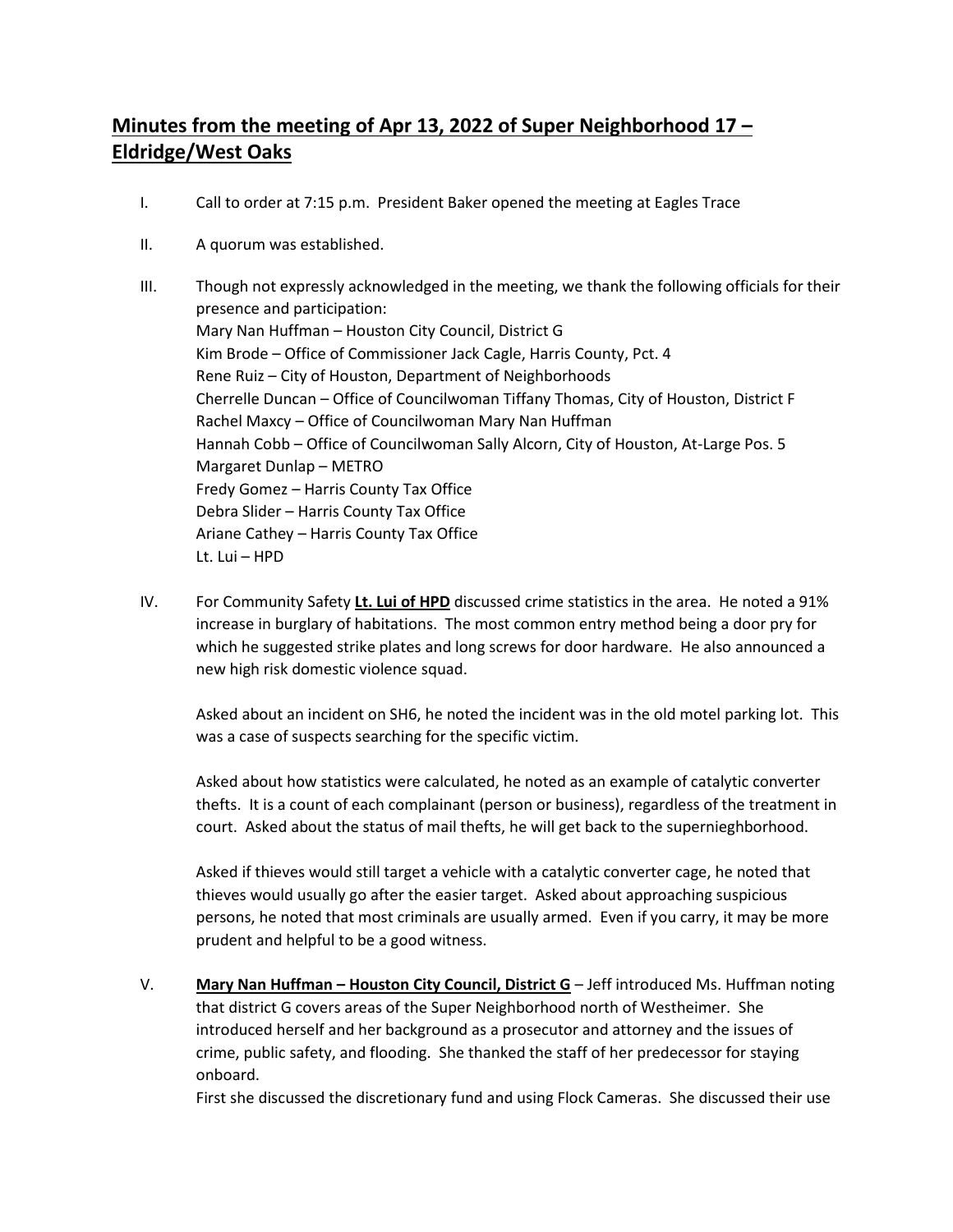as well as benefits seen in other local jurisdictions and city districts. Her office is offering to help HOAs to locate and initially install these cameras.

Asked where they should be placed she noted that in general common entrances are good, but her office will help co-ordinate with HPD to find the best placement. Requests should be sent t[o DistrictG@houstontx.gov](about:blank)

She then recapped a proposed city bond ordinance, that changes had been made by the bail bond board which was a better route than using city ordinance. She also noted changes to the ordinance for minimum lighting and cameras at certain businesses. In response to a question she noted that it is a fine with a two week grace period before coming into force.

She briefly discussed the Kirkwood and Kendall Library, noting the library was one of the busiest locations. It is currently scheduled to open mid-summer. She also mentioned street rehabilitation of Memorial west to SH6 and Briar Forest new BW8.

She also noted 3-1-1, not just for individual needs, but for its importance in analytics.

Finally she noted upcoming meetings of the Felony Court Judges, Redistricting, and CIP.

Asked what areas would likely move, she noted that G has grown the most and the council members are pushing to move eastern parts of G (near the Galleria and South) into district J.

## VI. Community Leaders

a. **Cherrelle Duncan – Office of Councilwoman Tiffany Thomas** – Made note of the HTX Collects App for City Solid Waste Management announcements. She asked anyone submitting requests to Ms Thomas's office to first submit a request to 3-1-1 and include the request number in that email. To commercial vehicle parking, they are working on an improved city ordinance, that she herself has been personally impacted by this issue.

She noted that Ms. Thomas has allocated \$100K for Flock cameras in District F, but the cameras are hard to get as they are in high demand. She noted upcoming townhalls with HPD, redistricting, and a tree give-a-way in coordination with Ms Alcorn's office (Houston City Council, At-Large Pos. 5).

Asked about the Flock cameras, if they are permanent or moveable, she will get a response from HPD.

b. **Kim Brode – Office of Comm. Jack Cagle** – Discussed the bail bond board meeting. She noted the original request was voted down, but the commissioner's court resubmitted the request which has now passed. Money that has been requested by the District Attorney's office has now been granted. She announced an upcoming memorial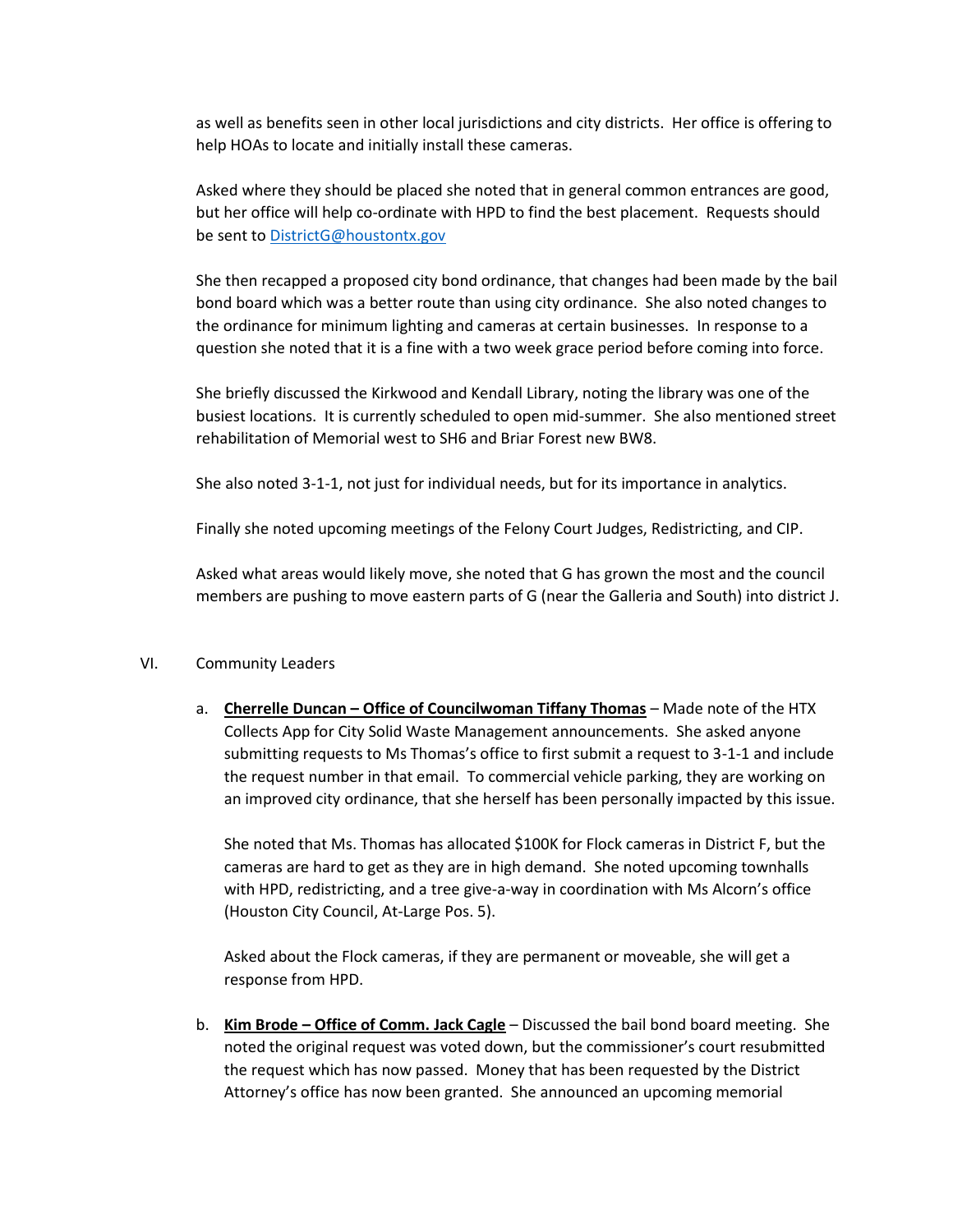ceremony for fallen officers.

Asked about the court backlog, she only has the prior months report, but noted that the up-to-date information is posted in commissioner's court highlights. They have added visiting judges and night courts, but expect the backlog to run at least two years. A delegate commented that this is an combination issue of judges, prosecutors, and facilities.

c. **Rene Ruiz – City of Houston, Department of Neighborhoods** – Noted that Department of Neighborhood updates can be received by signing up on the 3-1-1. He commented on the Complete Community University, Legal Workshops, Neighborhood Matching Grand (up to \$5K), the Mayor Youth Council, the Citizenship Forum, and the Volunteer Initiative Program.

Asked about the 3-1-1 app, he noted that yes, sometimes it works, sometimes it doesn't. It is a user interface issue, the core itself is working. Even for operators, he noted the tree system is confusing at times. Sometimes the issue is users don't complete the submission process, stopping too soon. He recommended using a laptop over a cell phone.

Asked about grass parking, he noted call 3-1-1, though someone noted that Park Houston is the slowest of all city services to respond.

- d. **Margaret Dunlap – METRO** Commented on the METRO NEXT project and plans to add a BRT line out to the Westchase District, ultimately connecting out to Tidwell to the north. She also commented on the improvement of bus shelters system-wide.
- e. **Hannah Cobb – Office of Councilwoman Sally Alcorn** Noted that her office is working with HOAs and businesses on ways to strengthen the city noise ordinance. In addition to the tree give-a-ways she noted the Pet Pantry service for at-need families to also provide for their pets.
- f. **Freddy Gomez – Harris County Tax Office** Noted the availability of tax relief programs, the possibility of an increase in the homestead exemption, and the availability of workshops.
- VII. Candidate Forum
	- The following candidates briefly spoke before the Super Neighborhood council
	- a. Kyle Scott (R), Harris County Treasurer, November Candidate
	- b. Shelly Barineau (R), TX House District 133, Primary Runoff Candidate